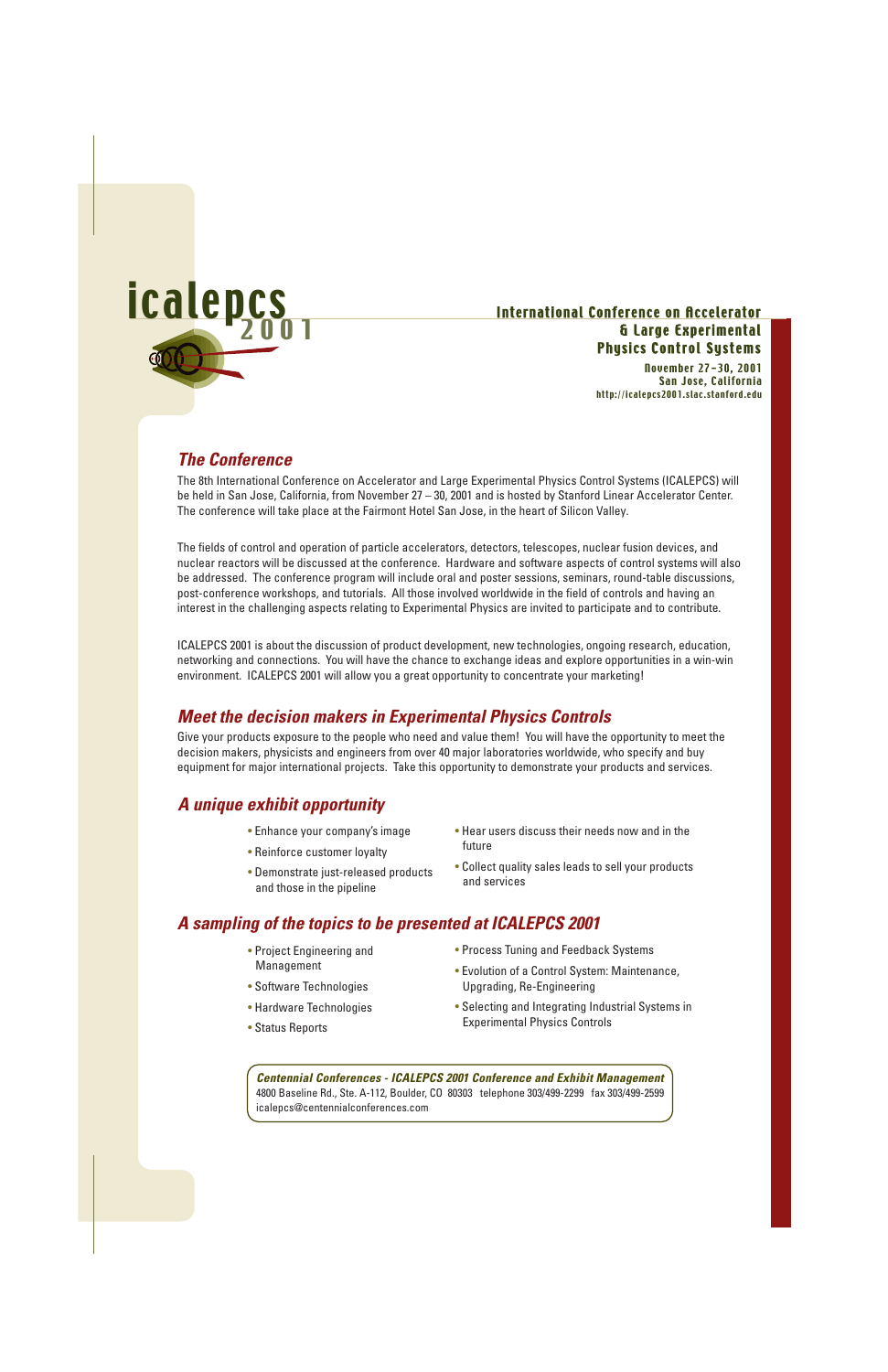

 2 0 0 1 icalepcs **Reach your target audience by making your company a part of this conference experience.**

# **Exhibitor Benefits of ICALEPCS 2001**

- Over 400 international experts and program managers in attendance.
- One full conference registration with CD-ROM proceedings and two "Exhibit-Only" registrations complimentary with each 10' x 10' exhibit space.
- Poster sessions scheduled throughout each day of exhibit to encourage traffic flow in the exhibit hall.
- Company Listing in all conference literature.
- Show runs concurrently with the ICALEPCS 2001 Conference.
- Pre- and post-conference listing on the ICALEPCS website, including a hyperlink to your company's homepage.
- Full listing of all exhibitors provided to all participants at registration.
- Exhibitors' Reception and daily Refreshment Breaks in the exhibit hall.

## **Exhibit Show Schedule**

### **Exhibit Hours**

Tuesday, Nov. 27  $2:00$  pm to 6:00 pm<sup>\*</sup> Wednesday, Nov. 28  $10:00$  am to 6:00 pm<sup>\*</sup> Thursday, Nov. 29  $10:00$  am to 6:45 pm<sup>\*</sup>

### **On-Site Exhibitor Registration**

Tuesday, Nov. 27 10:00 am to 1:00 pm

### **Installation & Dismantle Hours Installation:** Tuesday, Nov. 27  $10:00$  am to 1:00 pm<sup>\*</sup>

**Dismantle:** Friday, Nov. 30 8:00 am to 12:00 pm\*

#### **Exhibit Hall Poster Sessions**

Tuesday, Nov. 27  $2:00$  pm to 6:00 pm<sup>\*</sup> Wednesday, Nov. 28  $2:00$  pm to 6:00 pm\* Thursday, Nov. 29  $2:00$  am to 6:00 pm<sup>\*</sup>

#### **Special Events in the Exhibit Hall**

#### **Refreshment Breaks:**

Tuesday, Nov. 27  $3:00$  pm to 3:30 pm<sup>\*</sup> Wednesday, Nov. 28  $10:00$  am to 10:30 am\* 3:00 pm to 3:30 pm\* Thursday, Nov. 29 10:00 am to 10:30 am\* 3:00 pm to 3:30 pm\*

### **Exhibitor's Reception:**

Thursday, Nov. 29 5:45 pm to 6:45 pm

It is important to note, all exhibits must be kept intact until the closing of the ICALEPCS exhibit. All display materials must be removed from the exhibit floor by 12:00 pm on Friday, November 30th.

\* All published hours are subject to change. The ICALEPCS Update will keep all confirmed exhibitors notified of final show schedule.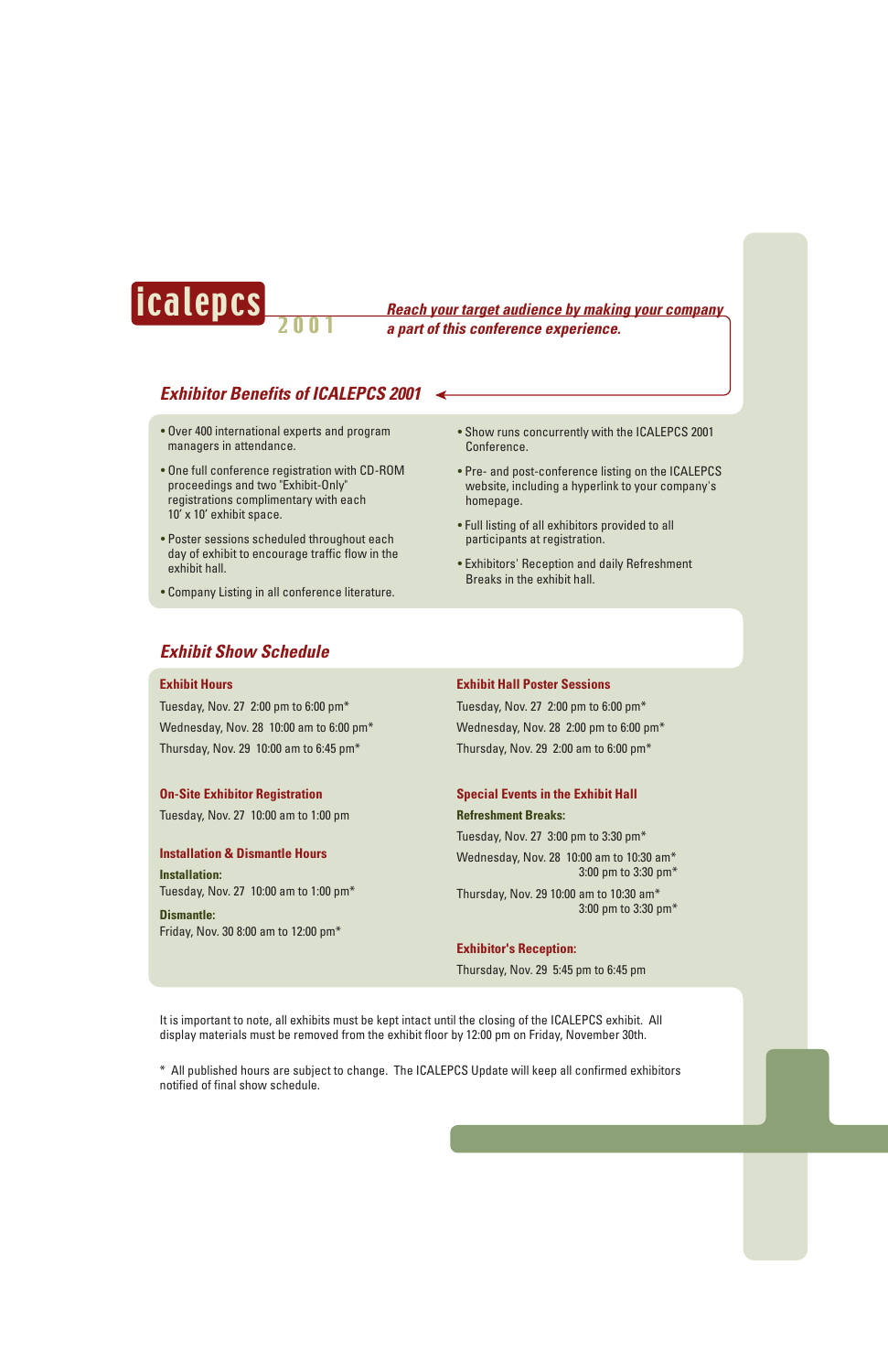## **ICALEPCS 2001 Conference Information**

### **Booth Description and Rental Rate**

Each exhibit booth will be comprised of 8' tall fabric backwall with 3' tall draped side rails. Show Management will provide a 7" x 44" identification sign and peripheral security during installation, show hours, and dismantle. The exhibit hall is carpeted.

Booth Rental Rates:  $10'x10'$  booth space = \$1,700  $10'x20'$  booth space = \$3,200 All checks must be in U.S. dollars (\$) drawn on a U.S. bank made payable to ICALEPCS 2001. A 50% deposit must accompany the Exhibit Space Contract; applications will not be processed without this deposit.

Company listings and hyperlinks will be posted on the ICALEPCS website upon receipt of the deposit and contract. For companies wishing to be listed as confirmed exhibitors in the Program-In-Brief, the deposit and contract must be received by July 9, 2001. The deadline for full payment is September 12, 2001.

### **Conference Registration**

One Full Conference registration and two "Exhibit-Only" registrations are included with each 10'x10' booth fee.

The Full Conference registration will include admittance to all technical sessions and social events as well as a CD-ROM copy of the proceedings.

Two "Exhibit-Only" representatives may staff the exhibit booth and attend the Welcome Reception, Exhibitors' Reception and daily Refreshment Breaks at no additional charge. Additional "Exhibit-Only" personnel will be charged a \$75.00 per person fee. Any "Exhibit-Only" representatives wishing to attend ICALEPCS's technical sessions must indicate so on the Exhibit Space Contract. Companies will be invoiced for the Full Conference registration fee in the fall of 2001.

### **On-Site Exhibitor Registration**

All exhibit representatives must register prior to entering the exhibit hall. Registration packets will be available on Tuesday, November 27, between the hours of 10:00 am and 1:00 pm at the ICALPECS 2001 registration area on the Ballroom Level of the Fairmont Hotel. Exhibitors MUST wear their badges at all times in order to enter the exhibit area.

#### **Assignment of Booth Space**

Exhibit space will be assigned on a first-come, first-served basis until sold out. All applications are date-stamped upon receipt.

Exhibitors wishing to avoid assignment of space adjacent to, or across from, particular companies should indicate so on the Exhibit Space Contract. Careful consideration will be given to such requests whenever possible. Exhibit Manager reserves the right to adjust floor layout.

#### **ICALPECS 2001 Website Address**

For more conference information, please visit the ICALEPCS website at **http://icalepcs2001.slac.stanford.edu**

#### **Hotel Accommodations**

Special rates have been secured at the Fairmont Hotel San Jose for conference participants. Details will be listed on the Housing Information section of the ICALEPCS 2001 website.

### **Exhibit Updates**

Confirmed exhibitors will be kept current with periodic ICALEPCS Exhibit Updates.

**Reserve exhibit space now for ICALEPCS 2001!**